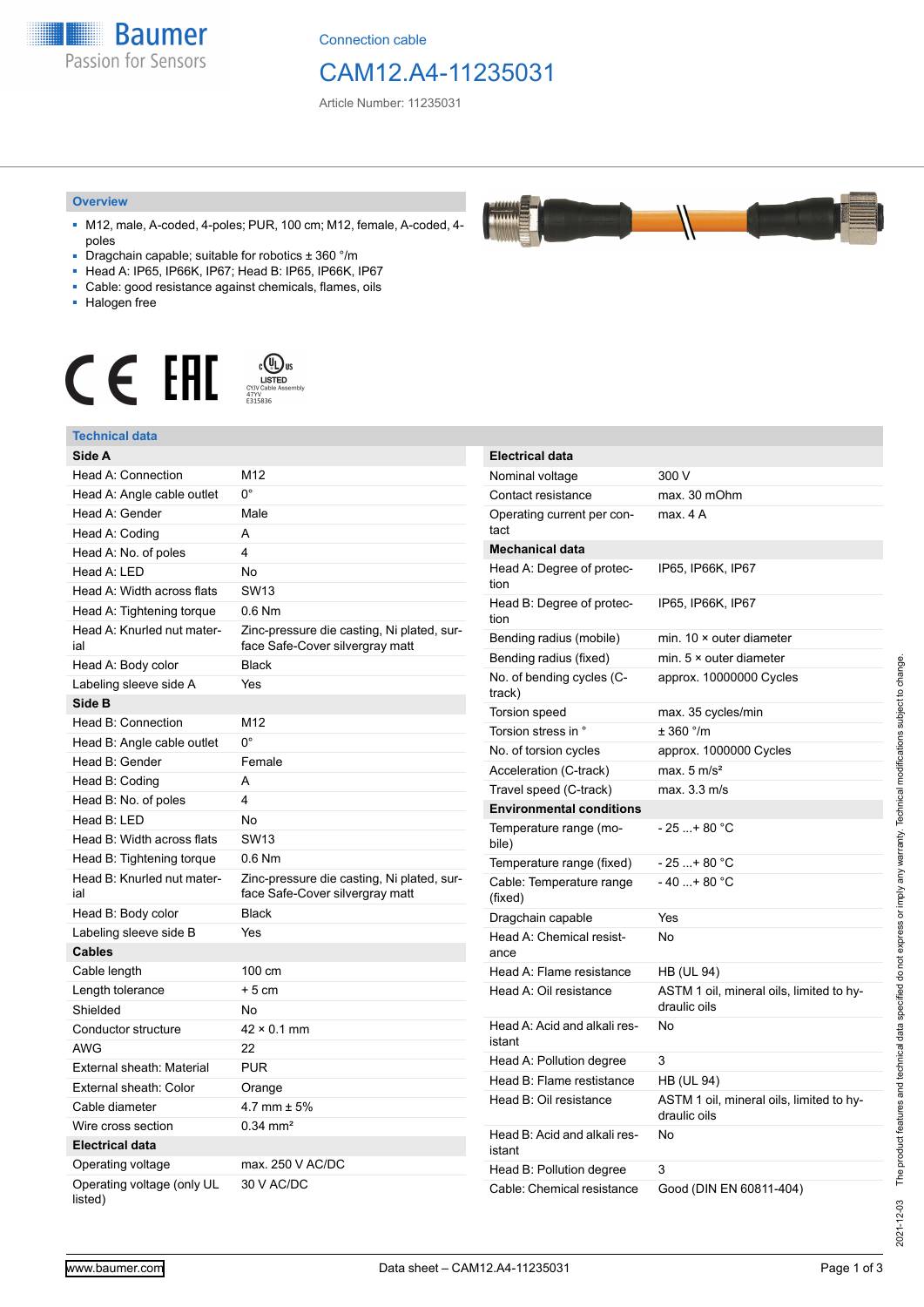

Connection cable

## CAM12.A4-11235031

Article Number: 11235031

#### **Technical data**

**Side A**

#### **Environmental conditions**

**Technical drawing**

Cable: Flame resistance Conform UL 1581 §1090 (H); CSA FT2; IEC 60332-2-2 Cable: Oil resistance Good (DIN EN 60811-404)

## **Environmental conditions**

Cable: Silicone-free Yes

## **Side B**

**Coding**

### **Technical drawing**





### **Coding**